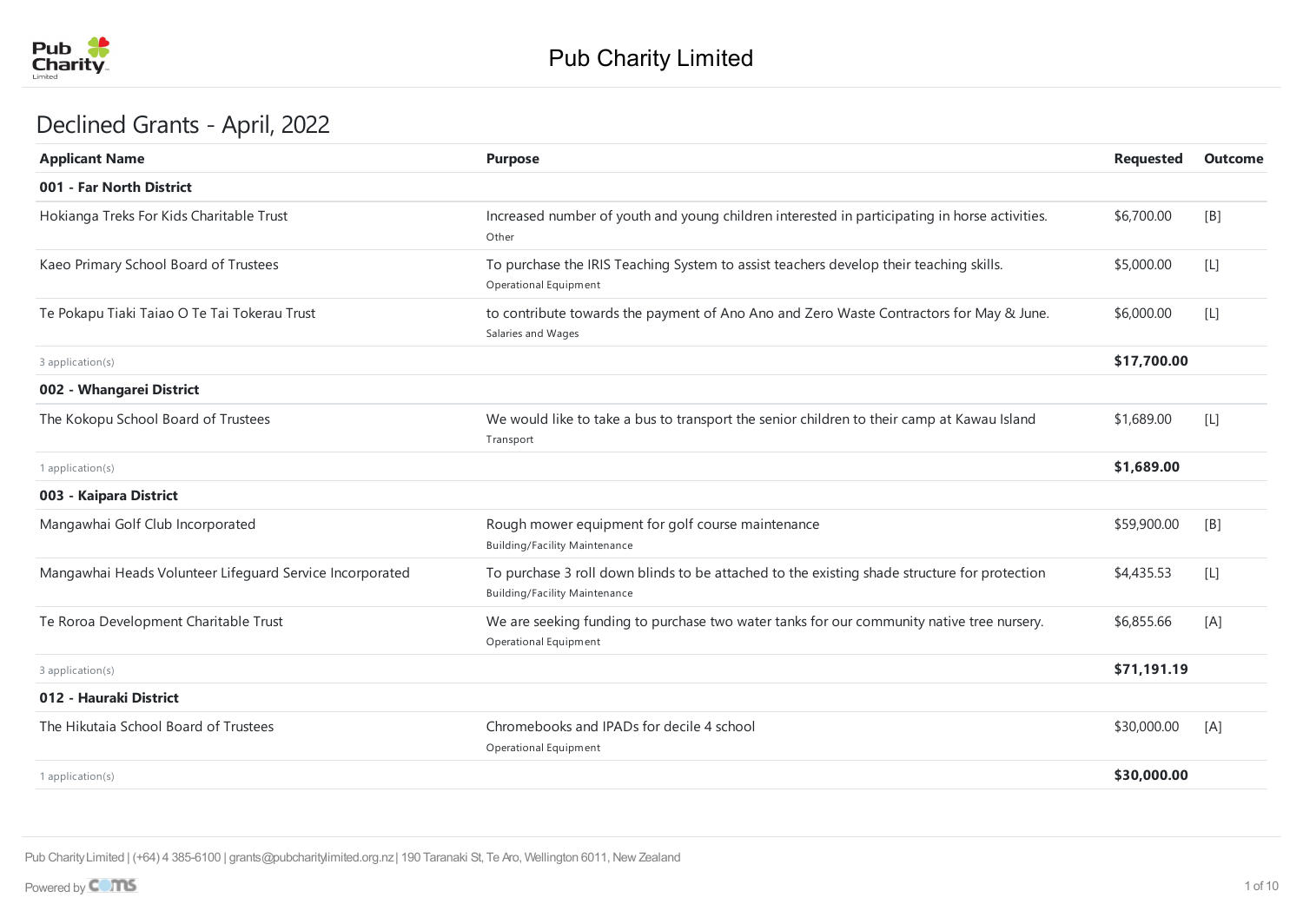

| 016 - Hamilton City                                               |                                                                                                                                     |              |                  |
|-------------------------------------------------------------------|-------------------------------------------------------------------------------------------------------------------------------------|--------------|------------------|
| Melville Association Football Club Incorporated                   | We request support to purchase a Club Van<br>Transport                                                                              | \$40,000.00  | [B]              |
| Northern United Sports Club Incorporated                          | We request support to repair our playing field floodlights<br><b>Building/Facility Maintenance</b>                                  | \$10,000.00  | [ <sub>B</sub> ] |
| Veteran and Vintage Car Club (Waikato) Incorporated               | To replace existing oven which has recently failed<br>Other                                                                         | \$2,368.00   | [B]              |
| Waikato Region Bmx Association Incorporated                       | costs for our group to attend 2022 BMXNZ AGM & Conference<br>Accommodation                                                          | \$8,055.00   | $[{\mathsf L}]$  |
| 4 application(s)                                                  |                                                                                                                                     | \$60,423.00  |                  |
| 021 - Taupo District                                              |                                                                                                                                     |              |                  |
| Central Plateau Enrichment Academy Inc Limited                    | Due to the impact of COVID we require extra hours for our pastoral care staff member.<br>Salaries and Wages                         | \$18,000.00  | [B]              |
| $1$ application(s)                                                |                                                                                                                                     | \$18,000.00  |                  |
| 022 - Western Bay of Plenty District                              |                                                                                                                                     |              |                  |
| Tauranga Synchronised Swimming Club Incorporated                  | Wages for 12 Weeks for Coaching costs<br>Salaries and Wages                                                                         | \$9,672.00   | [B]              |
| 1 application(s)                                                  |                                                                                                                                     | \$9,672.00   |                  |
| 023 - Tauranga City                                               |                                                                                                                                     |              |                  |
| Greerton Marist Recreation and Community Sports Club Incorporated | Community focused club with the objective to foster sport in our area.<br>Operational Equipment                                     | \$73,544.64  | [B]              |
| Tauranga Youth Development Team (Tydt) Incorporated               | To engage, connect and inform youth. To strengthen sector connectedness and collaboration.<br>Salaries and Wages                    | \$30,209.00  | [B]              |
| Urban Dance Youth Trust                                           | This will be used for Production & Technical expenses for Project Youth Hip Hop Dance Competition \$10,000.00<br><b>Event Costs</b> |              | [B]              |
| 3 application(s)                                                  |                                                                                                                                     | \$113,753.64 |                  |
| 024 - Rotorua District                                            |                                                                                                                                     |              |                  |
|                                                                   |                                                                                                                                     |              |                  |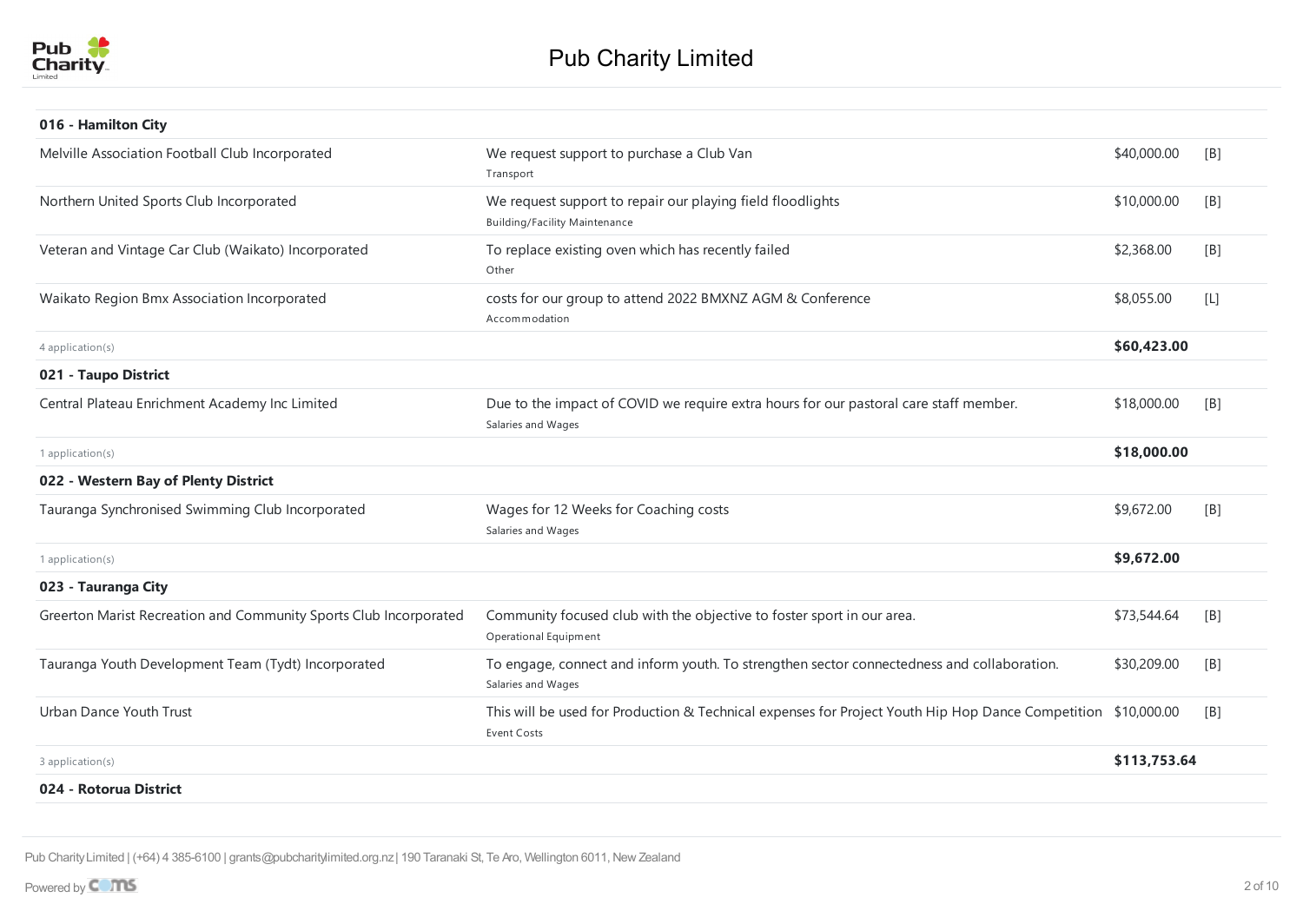

| Rotorua Hockey Association Incorporated       | Contract expenses for Programme and Club Facilitator Role<br>Salaries and Wages                                                          | \$25,000.00 | [B]   |
|-----------------------------------------------|------------------------------------------------------------------------------------------------------------------------------------------|-------------|-------|
| The Upper Atiamuri School Board of Trustees   | Playground for decile 4 school<br>Operational Equipment                                                                                  | \$30,000.00 | [L]   |
| Waikite Rugby and Sports Club Incorporated    | The grant will be used for junior rugby and junior/senior netball sporting equipment.<br>Sports Equipment                                | \$2,069.93  | $[1]$ |
| 3 application(s)                              |                                                                                                                                          | \$57,069.93 |       |
| 025 - Whakatane District                      |                                                                                                                                          |             |       |
| "Have a Heart"                                | Mahi Kai Action Youth requires funding for equipment to help, assist develop, nurture our rangatahi. \$7,014.92<br>Operational Equipment |             | [B]   |
| The Galatea School Board of Trustees          | <b>Activision Panels</b><br>Operational Equipment                                                                                        | \$24,648.65 | [B]   |
| Whakatane Surf Lifesaving Club Incorporated   | To replace ageing and broken skis and boards used by our lifeguards in competitions<br>Sports Equipment                                  | \$19,678.98 | [B]   |
| 3 application(s)                              |                                                                                                                                          | \$51,342.55 |       |
| 030 - Hastings District                       |                                                                                                                                          |             |       |
| Diamonds Sports Club                          | Netball competition fees, playing uniforms, netballs & first aid kits<br>Sports Equipment                                                | \$14,219.00 | [B]   |
| Hawke's Bay Regional Sports Park Trust        | Insurance costs<br>Misc. Operational Costs                                                                                               | \$5,000.00  | [B]   |
| Hawkes Bay Softball Association Incorporated  | Six skills development/training kits<br>Sports Equipment                                                                                 | \$6,742.00  | [B]   |
| 3 application(s)                              |                                                                                                                                          | \$25,961.00 |       |
| 031 - Napier City                             |                                                                                                                                          |             |       |
| Hawkes Bay Basketball Foundation Incorporated | We are applying for assistance with the cost of Insurance.<br>Misc. Operational Costs                                                    | \$5,958.17  | [C]   |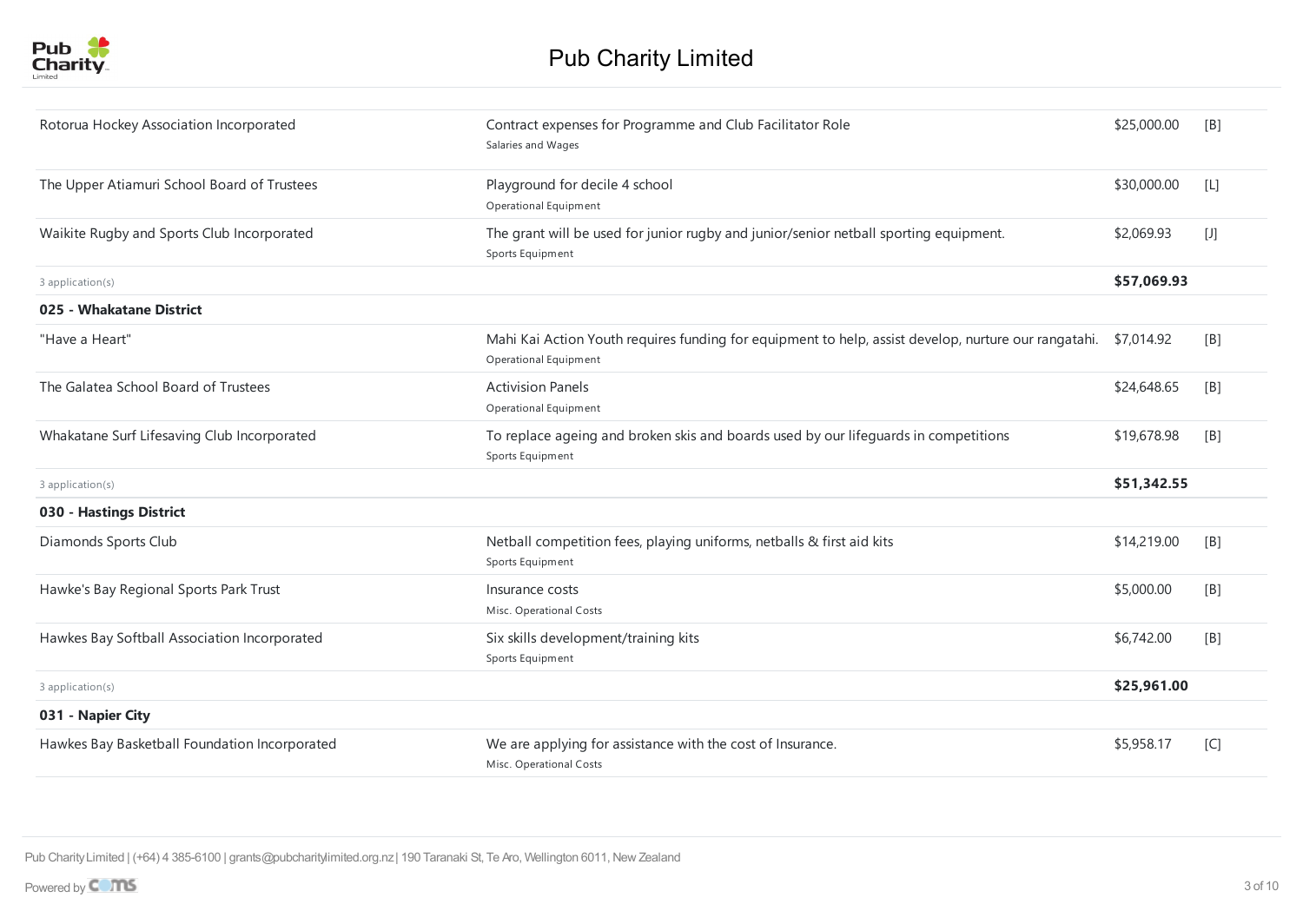

| Napier City Rovers Association Football Club Incorporated | To assist with the costs of senior entry fees                                                                                           | \$5,000.00  | [L] |
|-----------------------------------------------------------|-----------------------------------------------------------------------------------------------------------------------------------------|-------------|-----|
|                                                           | Other                                                                                                                                   |             |     |
| 2 application(s)                                          |                                                                                                                                         | \$10,958.17 |     |
| 032 - Central Hawke's Bay District                        |                                                                                                                                         |             |     |
| Takapau School                                            | Purchase devices                                                                                                                        | \$7,308.00  | [A] |
|                                                           | Operational Equipment                                                                                                                   |             |     |
| 1 application(s)                                          |                                                                                                                                         | \$7,308.00  |     |
| 036 - Ruapehu District                                    |                                                                                                                                         |             |     |
| Ohakune Carrot Adventure Park                             | construct a JOLLY carrot space rocket for our playground                                                                                | \$35,551.00 | [B] |
|                                                           | Other                                                                                                                                   |             |     |
| 1 application(s)                                          |                                                                                                                                         | \$35,551.00 |     |
| 039 - Manawatu District                                   |                                                                                                                                         |             |     |
| Lytton Street School                                      | To develop student leadership skills through participating in the William Pike Challenge<br>Event Costs                                 | \$6,139.91  | [B] |
| Manawatu Poultry and Pigeon Club                          | Cost of venue hire and event materials for our annual Poultry and Pigeon show<br><b>Event Costs</b>                                     | \$4,844.92  | [B] |
| The Feilding and District Art Society Incorporated        | We are seeking funds to provide stipends for no less than four and no more than six artist mentors<br>Other                             | \$5,120.00  | [B] |
| 3 application(s)                                          |                                                                                                                                         | \$16,104.83 |     |
| 040 - Palmerston North City                               |                                                                                                                                         |             |     |
| Kiwi West Aquatics Incorporated                           | To purchase starting swim blocks to allow competitive swimmers to practice professional race starts \$5,973.00<br>Operational Equipment |             | [L] |
| Mentored Charitable Trust                                 | To help fund our only paid employee who works 20 hours a week to run the service.<br>Salaries and Wages                                 | \$10,000.00 | [B] |
| 2 application(s)                                          |                                                                                                                                         | \$15,973.00 |     |
| 043 - Kapiti Coast District                               |                                                                                                                                         |             |     |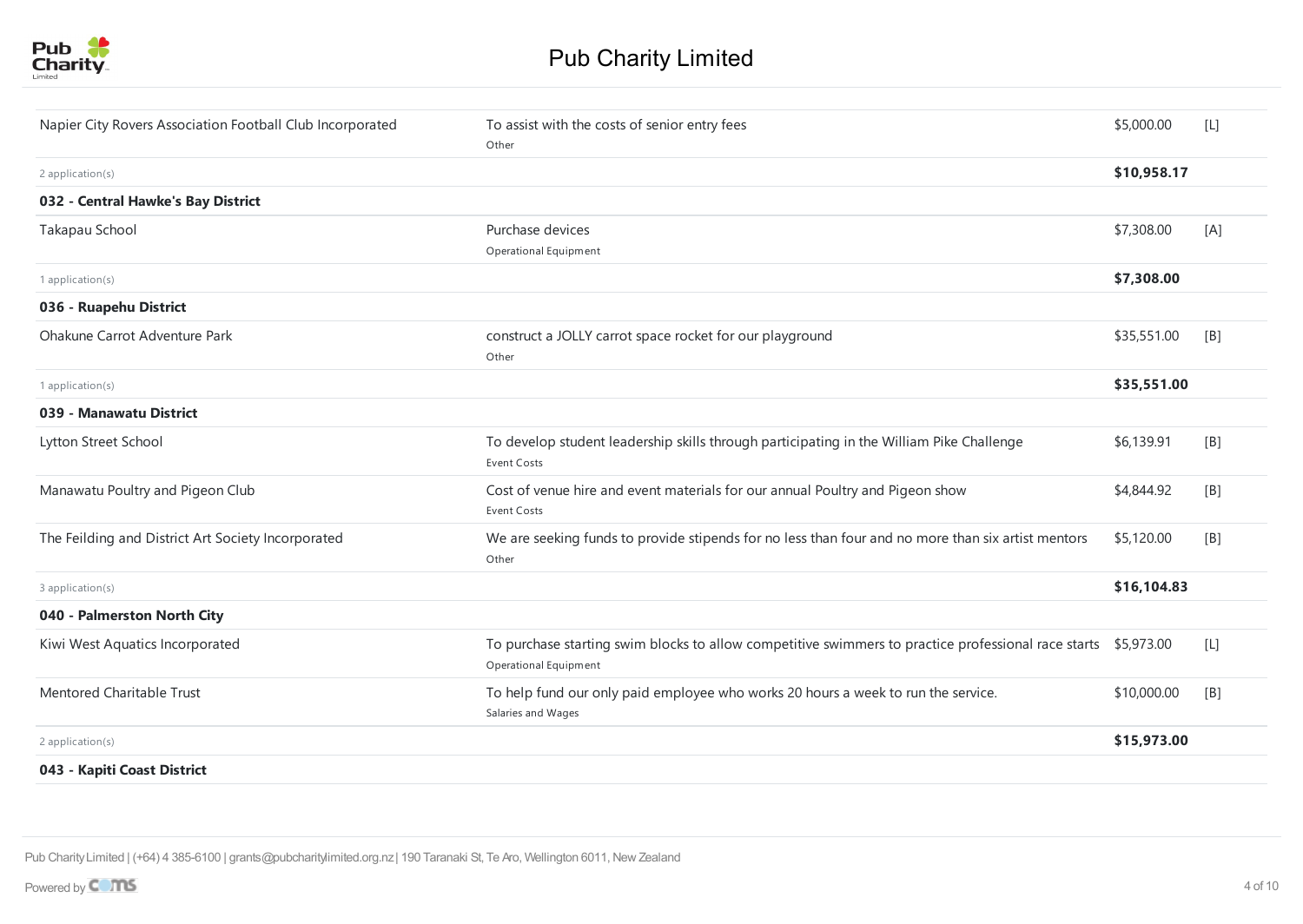

| Kapiti Basketball Association Incorporated      | Partial funding of Youth Development Programme from April 2022 to March 2023<br>Other                                        | \$12,000.00 | [B] |
|-------------------------------------------------|------------------------------------------------------------------------------------------------------------------------------|-------------|-----|
| <b>Zeal Education Trust</b>                     | 2 months rent of Zeal Kapiti youth facility<br>Rent or Venue Hire                                                            | \$13,566.84 | [B] |
| 2 application(s)                                |                                                                                                                              | \$25,566.84 |     |
| 046 - Lower Hutt City                           |                                                                                                                              |             |     |
| Stokes Valley Football Club Incorporated        | To provide Salary and wages to our Junior Football Development Coordinator and our First Team<br>Coach<br>Salaries and Wages | \$16,500.00 | [A] |
| 1 application(s)                                |                                                                                                                              | \$16,500.00 |     |
| 047 - Wellington City                           |                                                                                                                              |             |     |
| Age Concern Wellington Region Incorporated      | Funds to purchase two new laptops for staff members<br><b>Operational Equipment</b>                                          | \$2,900.00  | [B] |
| Karori Sanctuary Trust                          | To replace broken mobility scooter<br>Transport, Operational Equipment                                                       | \$5,039.13  | [B] |
| Karori Sanctuary Trust                          | To replace the perished water-proofing side screens on Zealandia's electric boat.<br>Equipment Maintenance                   | \$6,225.00  | [B] |
| Kelburn Normal School                           | Purchase of replacement Chromebooks and Ipads for students of Kelburn Normal School.<br>Operational Equipment                | \$10,000.00 | [B] |
| Marist St Pats Rugby Football Club Incorporated | To assist with medical equipment and physios to mange injury prevention and maintenance<br>Sports Equipment                  | \$12,000.00 | [A] |
| Poneke Football Club Incorporated               | Grant is to fund Uniforms & supporting training equipment vital to our teams development.<br>Uniforms                        | \$11,802.00 | [A] |
| Wellington Rugby Football Union Incorporated    | Hire fees for Council Sports Fields<br><b>Event Costs</b>                                                                    | \$25,000.00 | [B] |
| $7$ application(s)                              |                                                                                                                              | \$72,966.13 |     |
| 051 - Tasman District                           |                                                                                                                              |             |     |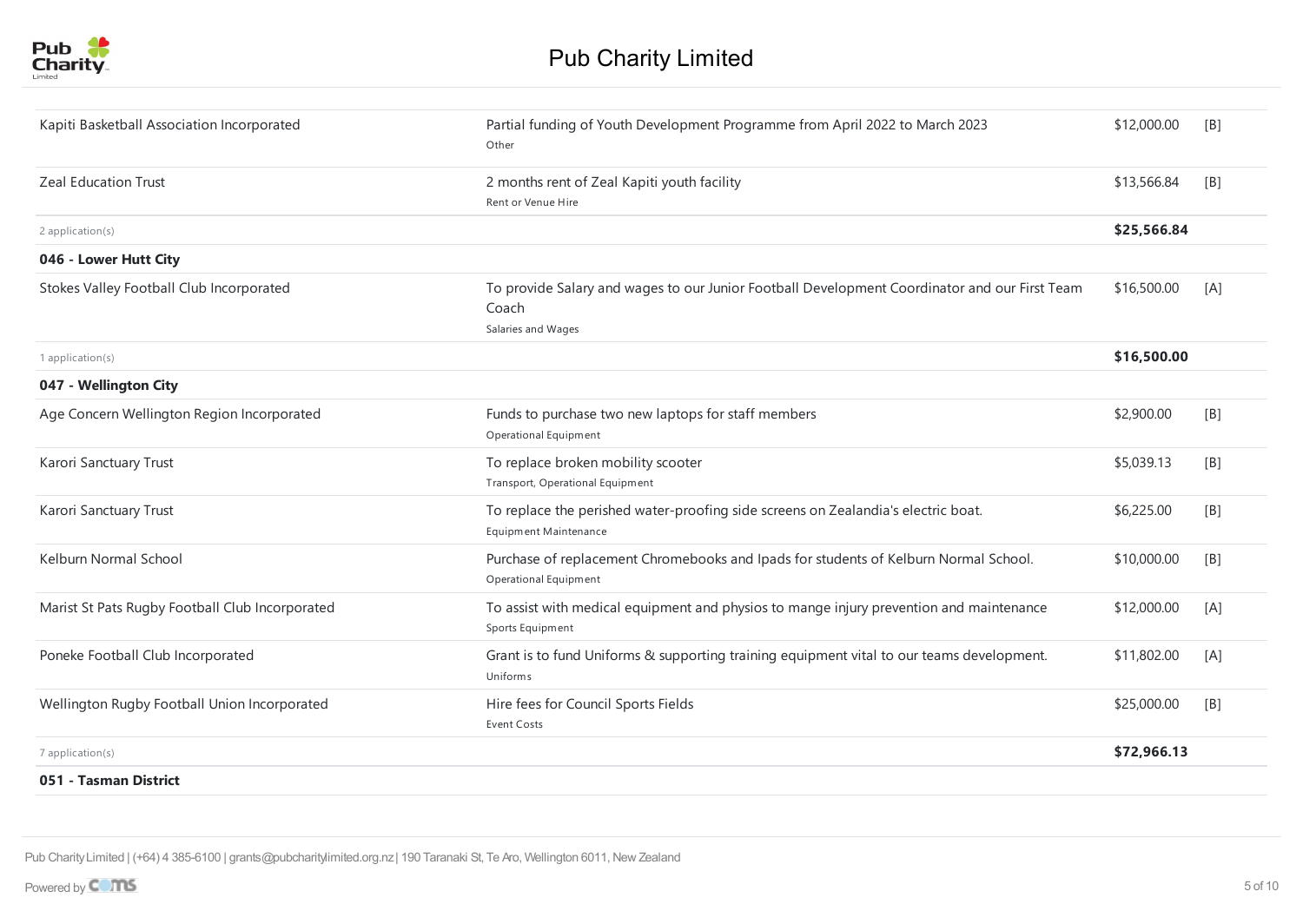

| <b>Fossil Creek Farm Trust</b>                                      | Funding to build respite/therapy cabin for facilitating therapy for disadvantaged youth<br>Operational Equipment                                | \$12,000.00 | [H]   |
|---------------------------------------------------------------------|-------------------------------------------------------------------------------------------------------------------------------------------------|-------------|-------|
| 1 application(s)                                                    |                                                                                                                                                 | \$12,000.00 |       |
| 052 - Nelson City                                                   |                                                                                                                                                 |             |       |
| Nelson Environment Centre Incorporated                              | Purchase an Electric Van for Kai Rescue Programme (provide community food support & reduce<br>waste)<br>Transport, Operational Equipment, Other | \$20,000.00 | [F]   |
| 1 application(s)                                                    |                                                                                                                                                 | \$20,000.00 |       |
| 059 - Waimakariri District                                          |                                                                                                                                                 |             |       |
| Swannanoa Preschool Incorporated                                    | We provide Quality Education for 0-5 year olds and require outdoor equipment for our nursery.<br>Operational Equipment                          | \$3,399.95  | [B]   |
| 1 application(s)                                                    |                                                                                                                                                 | \$3,399.95  |       |
| 060 - Christchurch City                                             |                                                                                                                                                 |             |       |
| Opawa Lawn Tennis Club Incorporated                                 | Funding to assist paying for winter tennis coaching<br>Misc. Operational Costs                                                                  | \$4,320.00  | [G]   |
| Piping & Dancing Association of NZ Inc Canterbury West Coast Centre | For the Jacqueline Jones School of Dance to cover accommodation costs<br>Accommodation                                                          | \$4,505.00  | $[1]$ |
| 2 application(s)                                                    |                                                                                                                                                 | \$8,825.00  |       |
| 064 - Timaru District                                               |                                                                                                                                                 |             |       |
| Netball South Canterbury Incorporated                               | Support with funding for the use of indoor facilities for our Representative & Premium competitions \$11,382.00<br>Rent or Venue Hire           |             | $[1]$ |
| 1 application(s)                                                    |                                                                                                                                                 | \$11,382.00 |       |
| 076.01 - Auckland (Rodney Ward)                                     |                                                                                                                                                 |             |       |
| Family Dispute Support Services                                     | Wages required to hire 2 part time coaches/facilitators for 10 hours a week each<br>Salaries and Wages                                          | \$6,500.00  | $[1]$ |
| Kumeu Community Gardens Incorporated                                | To support our community outreach programme through funding for a head gardener and intern.<br>Salaries and Wages                               | \$8,009.66  | [H]   |
|                                                                     |                                                                                                                                                 |             |       |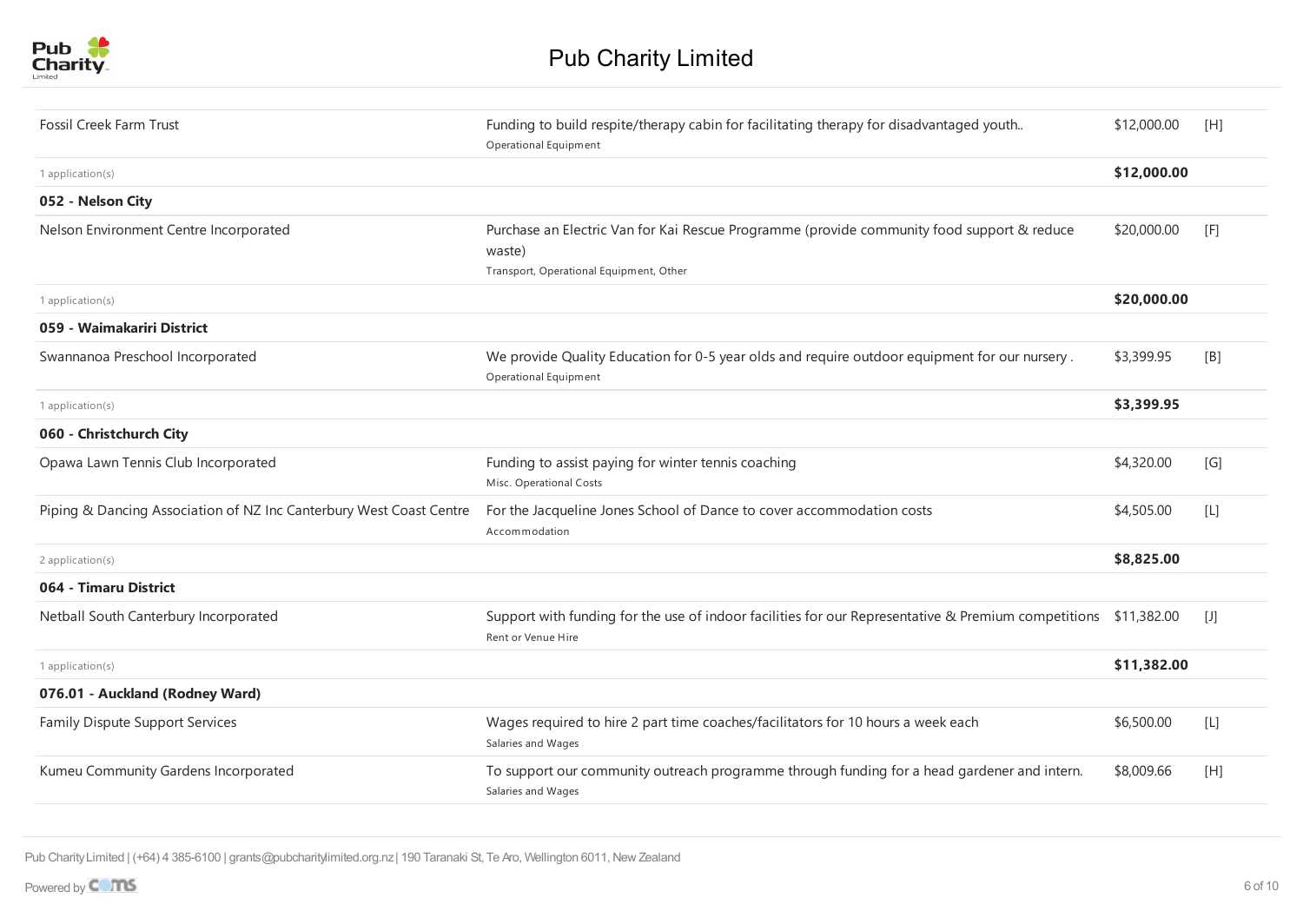

| Pet Refuge New Zealand Charitable Trust           | Pet Refuge shelter attendant salary<br>Salaries and Wages                                              | \$20,000.00 | [B]   |
|---------------------------------------------------|--------------------------------------------------------------------------------------------------------|-------------|-------|
| 3 application(s)                                  |                                                                                                        | \$34,509.66 |       |
| 076.02 - Auckland (Albany Ward)                   |                                                                                                        |             |       |
| Harbour Hospice Trust                             | Funding to install an Interactive Whiteboard for Inpatient Unit Clinical Base<br>Operational Equipment | \$8,535.00  | $[1]$ |
| 1 application(s)                                  |                                                                                                        | \$8,535.00  |       |
| 076.03 - Auckland (North Shore Ward)              |                                                                                                        |             |       |
| Birkdale Intermediate                             | To provide more shaded outdoor teaching spaces.<br><b>Building/Facility Maintenance</b>                | \$25,800.00 | [B]   |
| North Harbour Basketball Association Incorporated | Salary support for our Rodney Development Officer<br>Salaries and Wages                                | \$30,000.00 | [B]   |
| Tanja Dalton Foundation                           | Completion Ceremony to celebrate the Tania Dalton Foundation Scholarship Class of 2019<br>Event Costs  | \$3,589.43  | [B]   |
| 3 application(s)                                  |                                                                                                        | \$59,389.43 |       |
| 076.04 - Auckland (Waitakere Ward)                |                                                                                                        |             |       |
| <b>Mobility Assistance Dogs Trust</b>             | To support the salary of our General Manager<br>Salaries and Wages                                     | \$20,000.00 | [B]   |
| Te Atatu Peninsula Bowling Club Incorporated      | Te replace the synthetic carpet Green<br><b>Building/Facility Maintenance</b>                          | \$5,000.00  | [A]   |
| 2 application(s)                                  |                                                                                                        | \$25,000.00 |       |
| 076.05 - Auckland (Waitemata and Gulf Ward)       |                                                                                                        |             |       |
| Silo Theatre Trust                                | Marketing costs for The Writer & The First Prime-Time Asian Sitcom production in 2022<br>Event Costs   | \$27,100.00 | [B]   |
| Surf Life Saving Northern Region Incorporated     | Funding that will support the salary of our Training & Development Officer<br>Salaries and Wages       | \$9,692.00  | [B]   |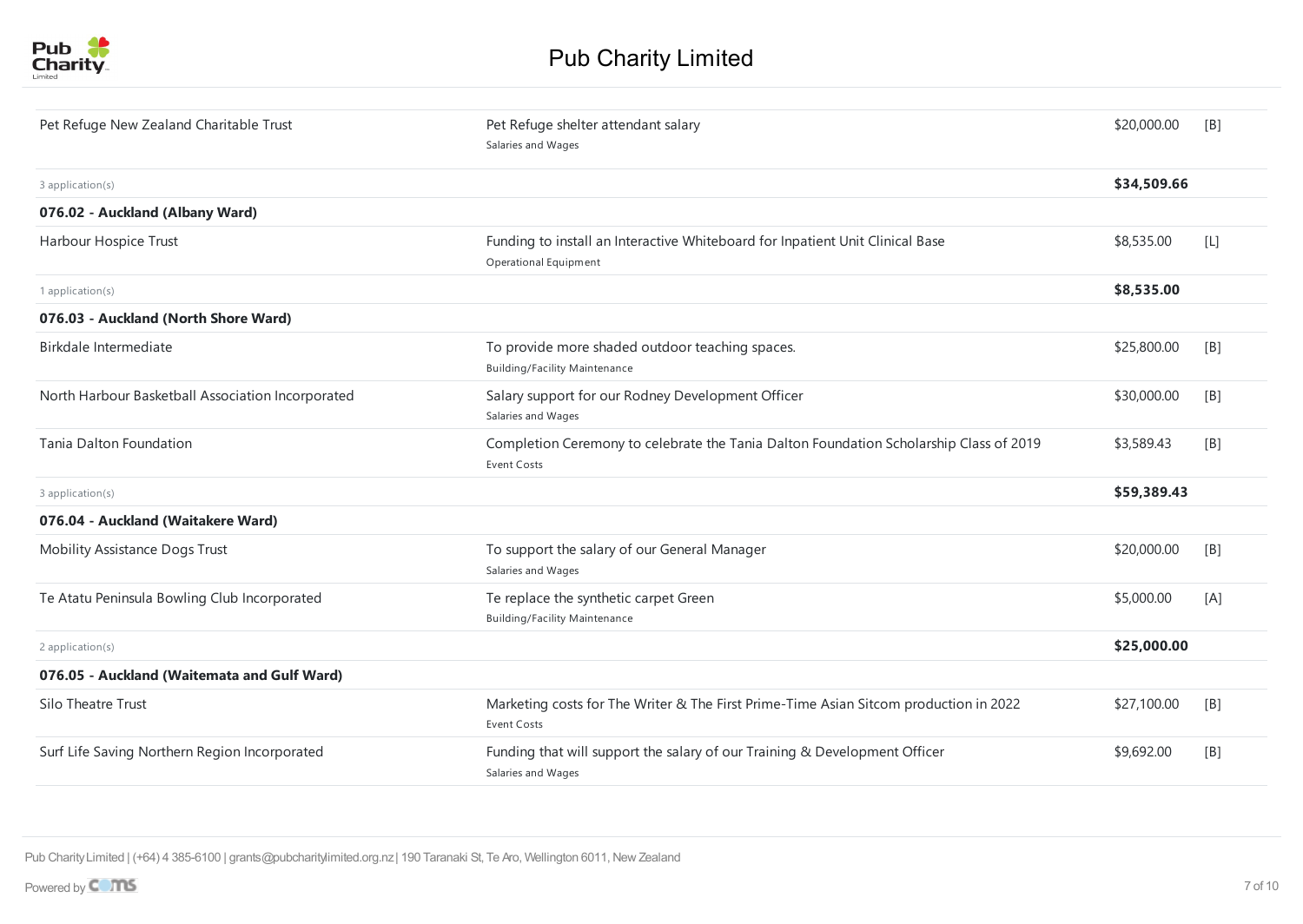| Watersafe Auckland Incorporated                                             | Our application is towards four months' salary of the Team Leader Education<br>Salaries and Wages                          | \$24,320.00 | [ <sub>B</sub> ] |
|-----------------------------------------------------------------------------|----------------------------------------------------------------------------------------------------------------------------|-------------|------------------|
| 3 application(s)                                                            |                                                                                                                            | \$61,112.00 |                  |
| 076.07 - Auckland (Albert-Eden-Roskill Ward)                                |                                                                                                                            |             |                  |
| Te Waipuna Puawai Mercy Oasis Limited                                       | Funding towards the salaries of HIPPY Coordinators Roi and Reihana<br>Salaries and Wages                                   | \$30,000.00 | [ <sub>B</sub> ] |
| 1 application(s)                                                            |                                                                                                                            | \$30,000.00 |                  |
| 076.10 - Auckland (Howick Ward)                                             |                                                                                                                            |             |                  |
| Attainable Trust                                                            | To purchase an automated fast L bar sealing machine to link with an existing heat tunnel<br>Misc. Operational Costs        | \$30,000.00 | $[1]$            |
| South Auckland Rangers Association Football And Sports Club<br>Incorporated | Towards the 2022 player levies for fun football, First Kicks, junior, youth and senior teamsams<br>Misc. Operational Costs | \$6,591.55  | [C]              |
| 2 application(s)                                                            |                                                                                                                            | \$36,591.55 |                  |
| 076.11 - Auckland (Manukau City)                                            |                                                                                                                            |             |                  |
| Auckland Southern Volleyball Association Incorporated                       | To Apply for funding for venue hire<br>Rent or Venue Hire                                                                  | \$7,091.30  | $[L]$            |
| Manukau Auckland Volleyball Association Incorporated                        | To Apply for funding for accommodation<br>Accommodation                                                                    | \$7,323.00  | $[L]$            |
| The Flat Bush School Board Of Trustees                                      | Shade Sail for Junior area in a Decile 1 School<br><b>Building/Facility Maintenance</b>                                    | \$40,000.00 | [A]              |
| The Mangere Bridge School Board of Trustees                                 | Interactive Displays<br>Other                                                                                              | \$18,000.00 | [A]              |
| 4 application(s)                                                            |                                                                                                                            | \$72,414.30 |                  |
| 999 - National                                                              |                                                                                                                            |             |                  |
| Fertility New Zealand (National) Incorporated                               | Supervision for our Support Coordinator and Volunteers<br>Misc. Operational Costs                                          | \$1,017.00  | [F]              |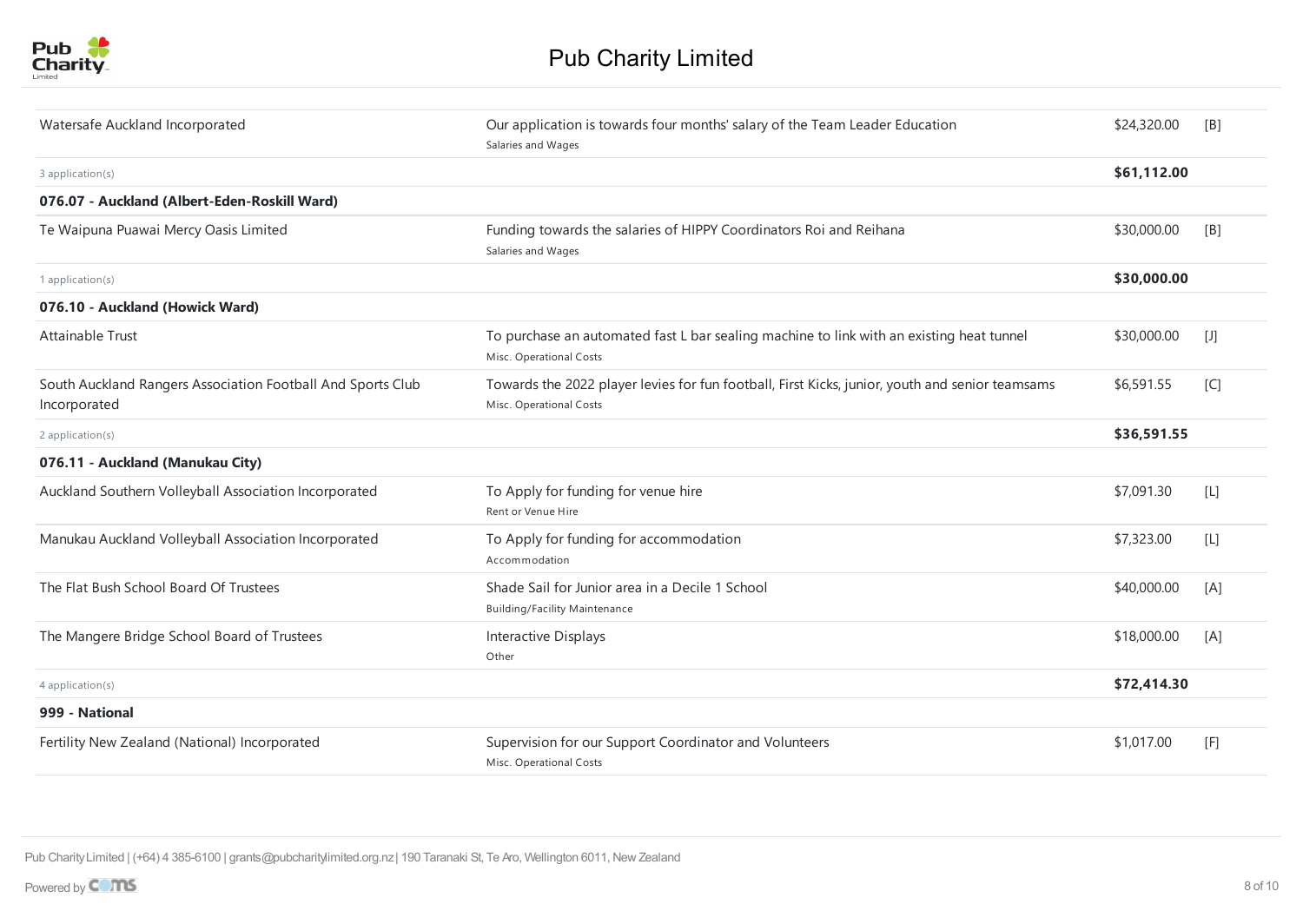

| New Zealand Dance Advancement Trust            | Dance & office rent, IT support, printer/copy machine hire, website maintenance & hosting costs.<br>Misc. Operational Costs                                          | \$33,238.17  | [B]               |
|------------------------------------------------|----------------------------------------------------------------------------------------------------------------------------------------------------------------------|--------------|-------------------|
| New Zealand Ice Hockey Federation Incorporated | Funding for ice hockey ice time costs, Under 15, 18 and 21 age groups national competitions<br>Event Costs                                                           | \$25,000.00  | [B]               |
| Recreate NZ                                    | Funding support for National Programmes Coordinator, Sheridan Jackson and 2 youth development \$17,959.10<br>camps<br>Accommodation, Salaries and Wages, Event Costs |              | - LI              |
| Tennis New Zealand Incorporated                | National Participation Programme Delivery Costs<br>Misc. Operational Costs                                                                                           | \$72,250.00  | $\lceil G \rceil$ |
| Young and Healthy 2019 Trust                   | Updating a wellbeing program for tamariki in te reo Maori, both bi-lingual and full te reo Maori<br>Other                                                            | \$34,550.00  | [B]               |
| $6$ application(s)                             |                                                                                                                                                                      | \$184.014.27 |                   |

## **Reasons for partial or declined funding**